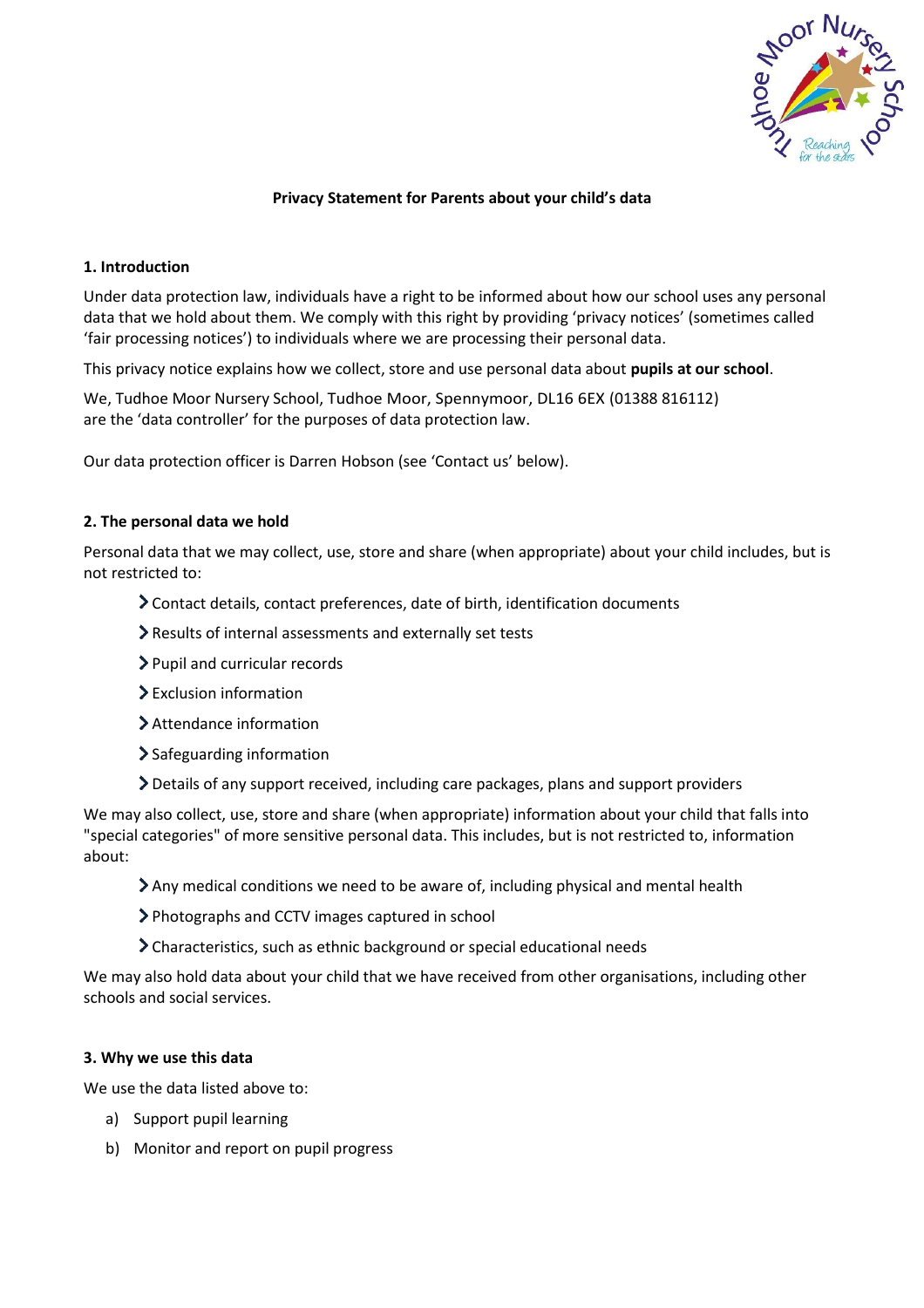- c) Provide appropriate pastoral care
- d) Protect pupil welfare
- e) Assess the quality of our services
- f) Administer admissions waiting lists
- g) Carry out research
- h) Share and promote learning of children within school
- i) Comply with the law regarding data sharing

## **3.1 Use of your child's personal data for marketing purposes**

Where you have given us consent to do so, we may send your child marketing information by email or text promoting school events, campaigns, charitable causes or services that may be of interest to them.

You can withdraw consent or 'opt out' of receiving these emails and/or texts at any time by clicking on the 'Unsubscribe' link at the bottom of any such communication, or by contacting us (see 'Contact us' below).

## **3.2 Use of your child's personal data in automated decision making and profiling**

We do not currently process any personal data through automated decision making or profiling. If this changes in the future, we will amend any relevant privacy notices in order to explain the processing to you, including your right to object to it.

## **4. Our lawful basis for using this data**

Our lawful bases for processing your child's personal data for the purposes listed in section 3 above are as follows:

- For the purposes of 3a, 3b, 3c, 3e, 3f, 3g, in accordance with the 'public task' basis we need to process data to fulfil our statutory functions as a school
- For the purposes of 3i above, in accordance with the 'legal obligation' basis we need to process data to meet our responsibilities under law
- For the purposes of 3h above, in accordance with the 'consent' basis we will obtain consent from you to use your child's personal data in relation to photographs and images of your child
- $\triangleright$  For the purposes of 3d above in accordance with the 'vital interests' basis we will use this personal data in a life-or-death situation

Where you have provided us with consent to use your child's data, you may withdraw this consent at any time. We will make this clear when requesting your consent, and explain how you would go about withdrawing consent if you wish to do so.

# **4.1 Our basis for using special category data**

For 'special category' data, we only collect and use it when we have both a lawful basis, as set out above, and one of the following conditions for processing as set out in data protection law:

- We have obtained your explicit consent to use your child's personal data in a certain way
- We need to perform or exercise an obligation or right in relation to employment, social security or social protection law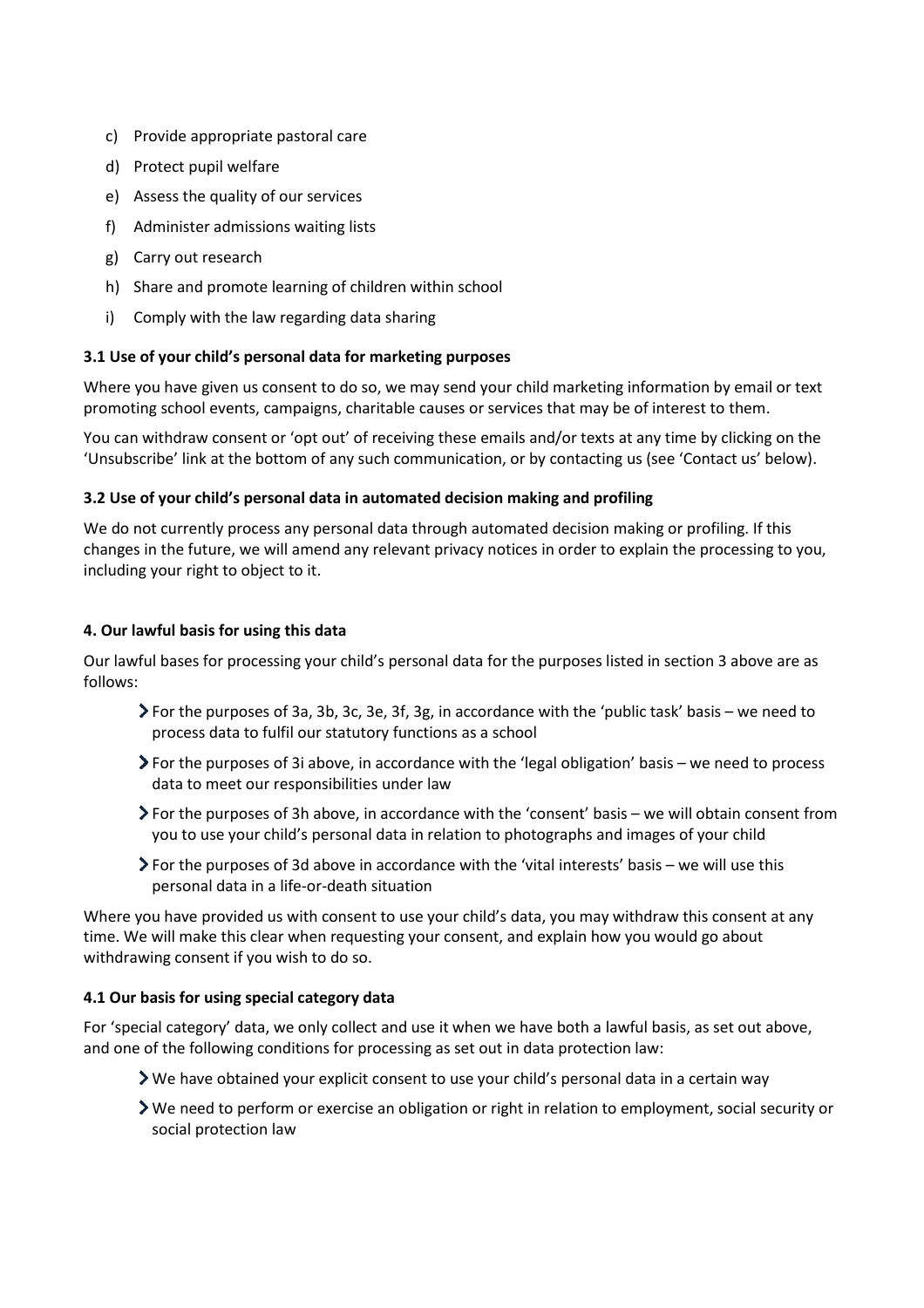- We need to protect an individual's vital interests (i.e. protect your child's life or someone else's life), in situations where you're physically or legally incapable of giving consent
- The data concerned has already been made manifestly public by you
- $\blacktriangleright$  We need to process it for the establishment, exercise or defence of legal claims
- $\triangleright$  We need to process it for reasons of substantial public interest as defined in legislation
- $\triangleright$  We need to process it for health or social care purposes, and the processing is done by, or under the direction of, a health or social work professional or by any other person obliged to confidentiality under law
- $\triangleright$  We need to process it for public health reasons, and the processing is done by, or under the direction of, a health professional or by any other person obliged to confidentiality under law
- We need to process it for archiving purposes, scientific or historical research purposes, or for statistical purposes, and the processing is in the public interest

For criminal offence data, we will only collect and use it when we have both a lawful basis, as set out above, and a condition for processing as set out in data protection law. Conditions include:

- We have obtained your consent to use it in a specific way
- We need to protect an individual's vital interests (i.e. protect your child's life or someone else's life), in situations where you're physically or legally incapable of giving consent
- $\sum$  The data concerned has already been made manifestly public by you
- We need to process it for, or in connection with, legal proceedings, to obtain legal advice, or for the establishment, exercise or defence of legal rights
- We need to process it for reasons of substantial public interest as defined in legislation

## **5. Collecting this data**

While the majority of information we collect about your child is mandatory, there is some information that can be provided voluntarily.

Whenever we seek to collect information from you, we make it clear whether you must provide this information (and if so, what the possible consequences are of not complying), or whether you have a choice.

Most of the data we hold about your child will come from you, but we may also hold data about your child from:

- Local authorities
- Government departments or agencies
- Police forces, courts, tribunals

# **6. How we store this data**

We keep personal information about you while your child is attending our school. We may also keep it beyond their attendance at our school if this is necessary. Our Record Keeping and Retention Policy sets out how long we keep information about visitors. The policy is available on the school website and also by request from the school office or Data Protection Officer.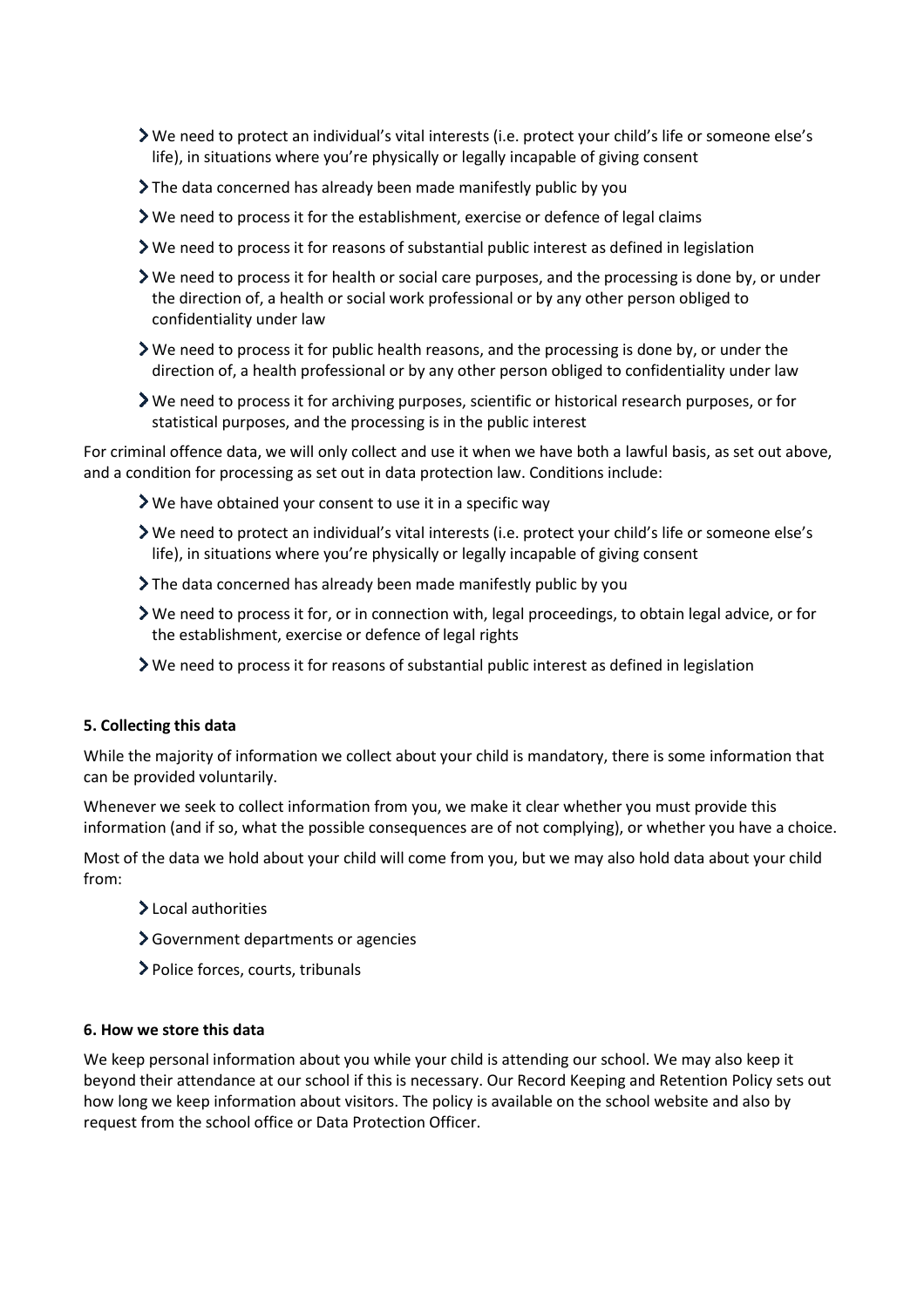We have put in place appropriate security measures to prevent your personal information being accidentally lost, used or accessed in an unauthorised way, altered or disclosed.

We will dispose of your personal data securely when we no longer need it.

#### **7. Who we share data with**

We do not share information about your child with any third party without consent unless the law and our policies allow us to do so.

Where it is legally required, or necessary (and it complies with data protection law), we may share personal information about your child with:

- Our local authority to meet our legal obligations to share certain information with it, such as safeguarding concerns and information about exclusions
- Government departments or agencies
- > Our regulator, Ofsted
- > Suppliers and service providers
- > Financial organisations
- > Our auditors
- > Survey and research organisations
- > Health authorities
- Security organisations
- $\blacktriangleright$  Health and social welfare organisations
- Professional advisers and consultants
- Charities and voluntary organisations
- Police forces, courts, tribunals

#### **National Pupil Database**

We are required to provide information about pupils to the Department for Education as part of statutory data collections such as the school census.

Some of this information is then stored in th[e National Pupil Database](https://www.gov.uk/government/collections/national-pupil-database) (NPD), which is owned and managed by the Department and provides evidence on school performance to inform research.

The database is held electronically so it can easily be turned into statistics. The information is securely collected from a range of sources including schools, local authorities and exam boards.

The Department for Education may share information from the NPD with third parties, such as other organisations which promote children's education or wellbeing in England. These third parties must agree to strict terms and conditions about how they will use the data.

For more information, see the Department's webpage on [how it collects and shares research data.](https://www.gov.uk/data-protection-how-we-collect-and-share-research-data)

You can also [contact the Department for Education](https://www.gov.uk/contact-dfe) with any further questions about the NPD.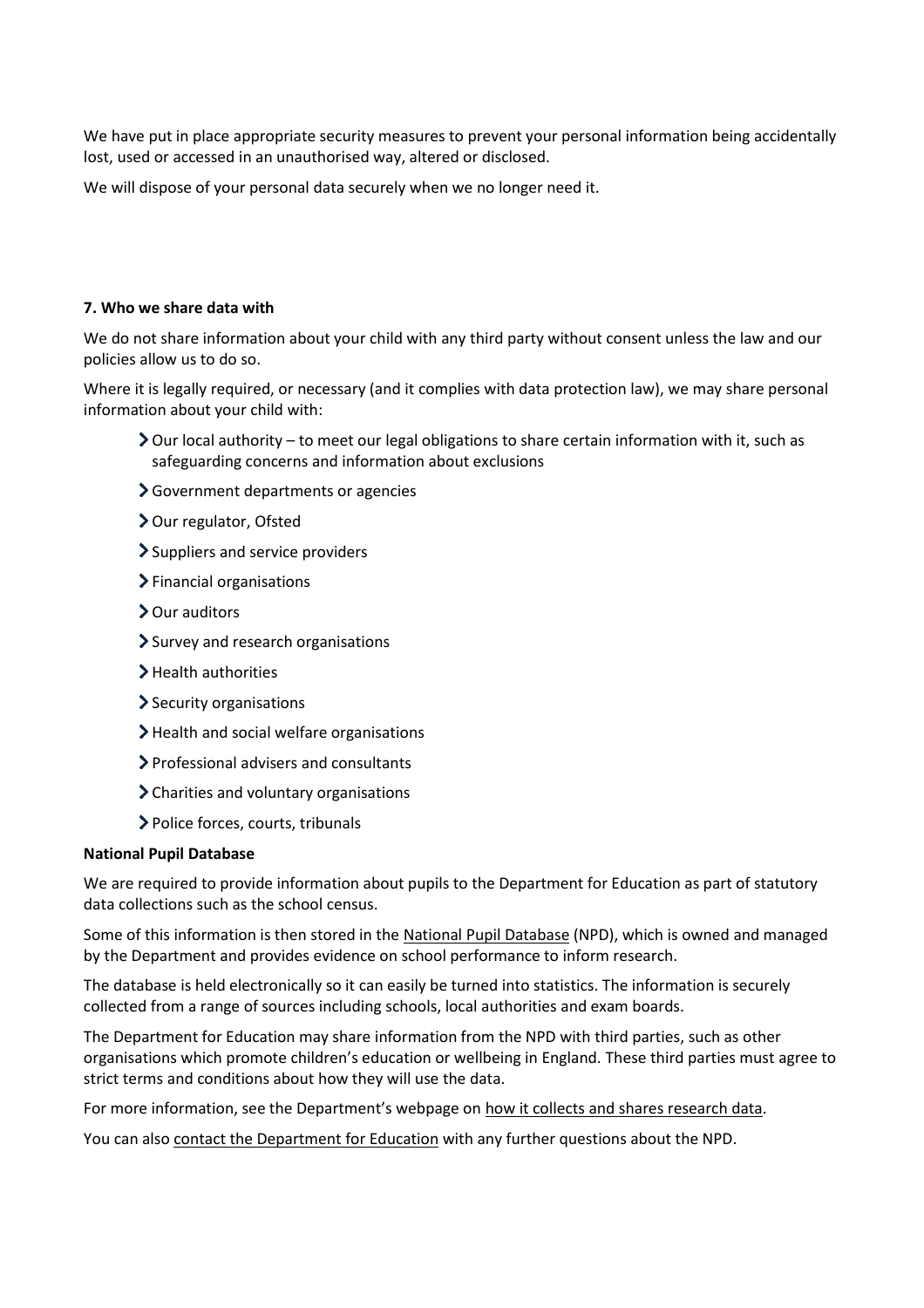# **7.1 Transferring data internationally**

We may share personal information about your child with international third parties outside of the European Economic Area, where different data protection legislation applies.

Where we transfer your child's personal data to a country or territory outside the European Economic Area, we will do so in accordance with data protection law.

In cases where we have to set up safeguarding arrangements to complete this transfer, you can get a copy of these arrangements by contacting us.

## **8. Your rights**

## **8.1 How to access personal information that we hold about your child**

You have a right to make a 'subject access request' to gain access to personal information that we hold about your child.

If you make a subject access request, and if we do hold information about your child, we will (subject to any exemptions that apply):

- Give you a description of it
- Tell you why we are holding and processing it, and how long we will keep it for
- Explain where we got it from, if not from you
- Tell you who it has been, or will be, shared with
- Let you know whether any automated decision-making is being applied to the data, and any consequences of this
- $\sum$  Give you a copy of the information in an intelligible form

You may also have the right for your child's personal information to be transmitted electronically to another organisation in certain circumstances.

If you would like to make a request, please contact us (see 'Contact us' below).

## **8.2 Your right to access your child's educational record**

Parents, or those with parental responsibility, also have the right to access their child's educational record (which includes most information about a pupil). This right applies as long as the pupil is aged under 18.

There are certain circumstances in which this right can be denied, such as if releasing the information might cause serious harm to the physical or mental health of the pupil or another individual, or if it would mean releasing exam marks before they are officially announced.

To make a request, please contact the head teacher.

## **8.3 Your other rights regarding your child's data**

Under data protection law, you have certain rights regarding how your child's personal data is used and kept safe. For example, you have the right to:

- Object to our use of your child's personal data
- Prevent your child's data being used to send direct marketing